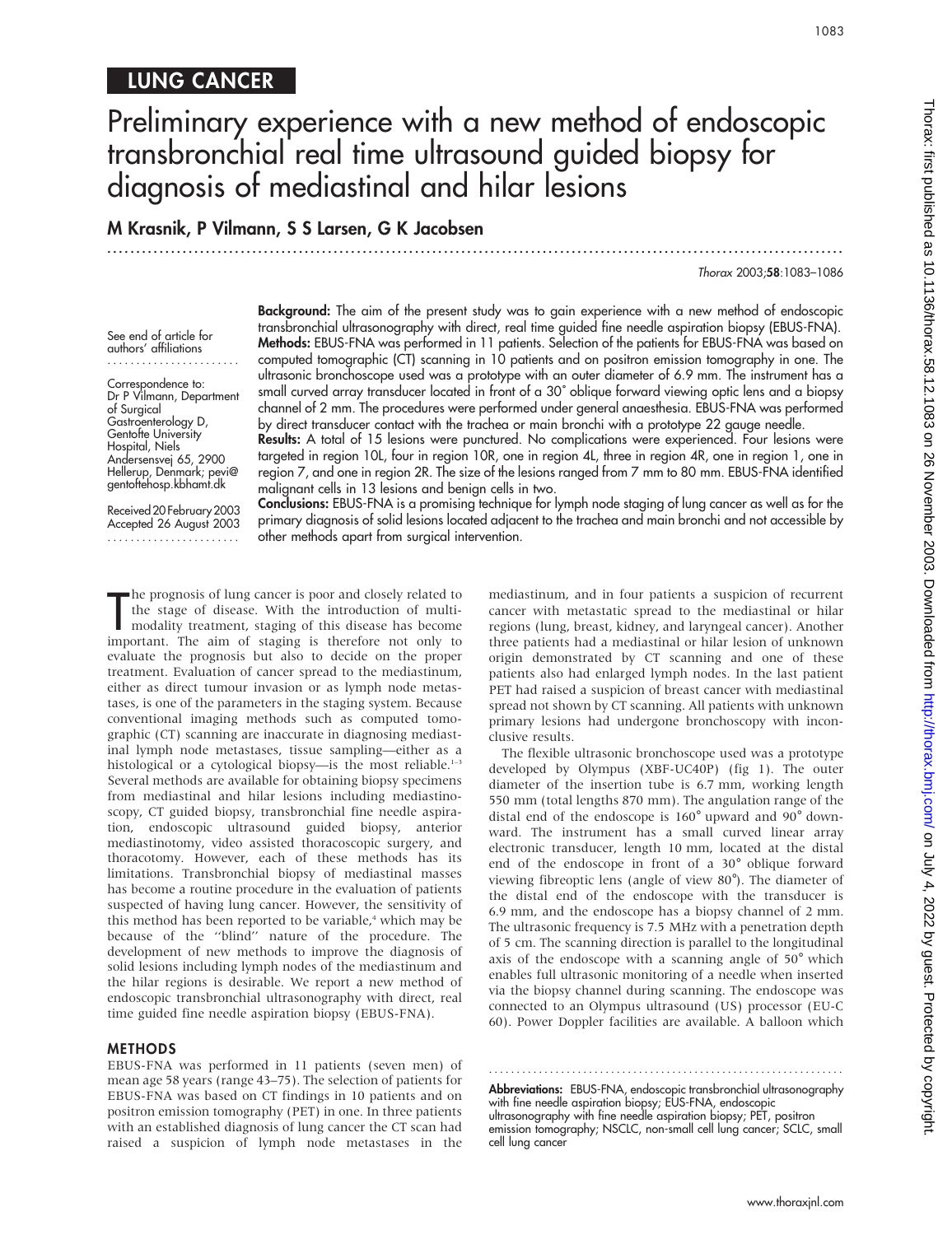

Figure 1 Distal end of the prototype fibreoptic ultrasonic bronchoscope (Olympus XBF-UC40P) with an electronic linear array ultrasonic transducer and a needle introduced via the biopsy channel.

can be filled with water can be mounted around the transducer for better ultrasonic coupling with the bronchial wall.

#### Procedure

EBUS-FNA was performed with the patients under general anaesthesia. The ultrasonic bronchoscope was introduced via an endotracheal tube under visual control to the area of interest. EBUS-FNA was performed by direct transducer contact with the wall of the trachea or bronchus. When a lesion was outlined, a prototype 22 gauge full length steel needle (Olympus XNA-200C) was introduced via the biopsy channel of the endoscope. Power Doppler examination was used immediately before the biopsy in order to avoid unintended puncture of vessels between the wall of the bronchi and the lesion. Under real time ultrasonic guidance the needle was placed in the lesion (fig 2). Suction was applied with a syringe and the needle was moved back and forth inside the lesion. The specimen was expelled onto glass slides and smeared, air dried, and stained for cytological examination. The necessary number of passes was judged according to the macroscopic appearance of the aspirate. The location of the lesion was described according to the Mountain/Dresler classification<sup>3</sup> of regional nodal stations for lung cancer staging.

#### RESULTS

A total of 15 lesions were punctured in 11 patients (table 1). No complications were experienced. Four lesions were targeted in region 10L, four in region 10R, one in region 4L, three in region 4R, one in region 1, one in region 7, and one in region 2R. The size of the lesions ranged from 7 mm to 80 mm. The number of needle passes ranged from 1 to 3 (mean 2.3). EBUS-FNA identified malignant cells in 13 lesions and benign cells in two. Non-small cell lung cancer (NSCLC) was diagnosed in four patients, adenocarcinomas in one, unspecified carcinoma in two, and small cell carcinoma, renal carcinoma of clear cell type, and squamous cell carcinoma each in one patient. The two lesions with benign cytology were localised as follows:

- Region 10R in a patient with NSCLC in whom the EBUS-FNA from region 4L demonstrated malignancy. Mediastinoscopy was negative.
- N Region 10L in a patient with a positive PET in the mediastinum and in the right breast. Mediastinoscopy was negative.

Both lesions sampled were lymph nodes below 10 mm in size.

Based on the diagnosis obtained by EBUS-FNA, eight patients received chemotherapy, one patient had a pneumonectomy performed, one patient a mastectomy, and in the last patient an explorative thoracotomy was performed which showed inoperable oesophageal cancer.

We did experience a few problems with difficult needle penetration through the anterior tracheal wall due to the hard cartilage rings. In such cases we had to withdraw the transducer from the tracheal wall and position the needle tip in the adjacent intercartilage space before repositioning the transducer.

#### **DISCUSSION**

The prognosis of lung cancer is closely related to the stage of the disease. Evaluation of cancer spread to the mediastinum, either as direct tumour invasion or as lymph node metastases, is important in order to plan the therapeutic strategy. Other cancers also have a tendency to metastasise to the mediastinum and hilar regions and in these patients it is crucial to confirm this suspicion by a correct diagnosis. Conventional imaging methods such as CT scanning and PET alone are unreliable in the diagnosis of mediastinal lymph node metastases because of false positive or false negative diagnoses.4–6 A diagnosis of lung cancer may be difficult to obtain by bronchoscopy and, in such cases, a mediastinal lesion may be seen by CT scanning.

In order to obtain tissue for pathological evaluation, mediastinoscopy has hitherto been the method of choice. However, the procedure has a complication rate of 2–3% and, in up to 10% of patients who undergo surgery after a negative mediastinoscopy, the surgical procedure results in explorative thoracotomy without resection of the tumour.7 A new minimally invasive procedure which can improve the mediastinal evaluation is therefore desirable in order to avoid unnecessary explorative thoracotomies.

Endobronchial ultrasound probes have been developed for evaluation of the depth of invasion of malignant tumours in the central and peripheral bronchi as well as for evaluation of lymph nodes located in the mediastinum in patients with lung cancer. Until recently the ultrasound probes have been mechanical radial scanning mini-probes which can be introduced via the working channel of a flexible bronchoscope creating a cross sectional image of the bronchial wall and immediate surroundings. Improved accuracy of T staging has been achieved with these probes as a result of visualisation of tumour invasion depth through the bronchial wall.<sup>8</sup> <sup>9</sup> Improved N staging has also been reported as a result of more precise targeting of lymph nodes during the transbronchial fine needle biopsy procedure performed immediately after ultrasonic localisation.<sup>10 11</sup> However, it would be desirable to be able to monitor the biopsy procedure as is done routinely by transcutaneous ultrasound guided biopsy or by endoscopic ultrasound guided biopsy (EUS-FNA).

EUS-FNA performed via the oesophagus has been shown to be valuable in staging lung cancer and for the primary diagnosis of lesions suspected of malignancy, especially in the posterior and lower part of the mediastinum.<sup>14</sup> However, the region anterior to the trachea and main bronchi cannot be reached by EUS-FNA. Until recently it was impossible to produce an ultrasonic bronchoscope with a biopsy channel and a linear scanning ultrasonic transducer incorporated at the tip of the instrument of an acceptable size to fit into the trachea and main bronchi. We have tested a prototype ultrasonic bronchoscope in 11 patients in whom most other procedures failed to show the true nature of the disease. All biopsies were performed with an instrument developed for EUS-FNA12 but with a modified needle and needle sheath. The EBUS-FNA was performed with complete ultrasonic control of the needle insertion in all cases. The aspirated material obtained from the different types of malignant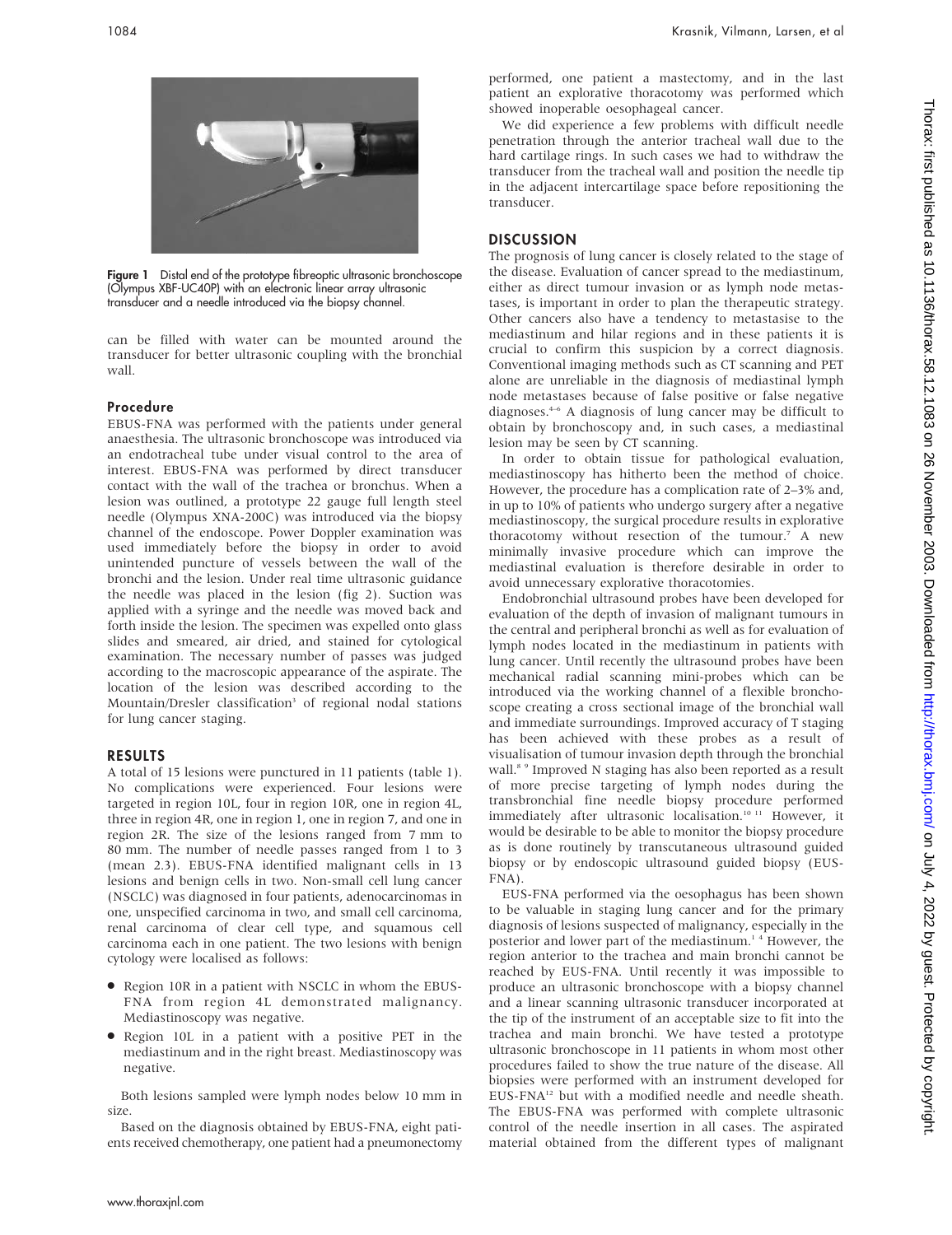

Figure 2 (A) Endoscopic transbronchial ultrasound image demonstrating an echo poor hilar mass (T) located in front of the right main bronchus (region 10R). (B) Endoscopic transbronchial ultrasound image demonstrating an EBUS-FNA from the same mass as above. Reflections from the needle inside the lesion are indicated by arrows. (C) Endoscopic transbronchial ultrasound image demonstrating an echo poor lymph node (n) located in the upper mediastinum in front of the trachea (region 1). (D) Endoscopic transbronchial ultrasound image demonstrating an EBUS-FNA from the same lymph node as above. Reflections from the needle inside the lesion are indicated by arrows.

lesions was diagnostic in all cases and the diagnosis had a major impact on patient management. Important clinical problems were resolved in all the patients which might otherwise have been difficult or even impossible to manage without more invasive methods such as mediastinoscopy, thoracoscopy or even open thoracotomy. If EUS-FNA was

| Patient                                                      | Location of<br>lesion targeted | Cytology<br>results          | <b>Treatment</b>                                       |
|--------------------------------------------------------------|--------------------------------|------------------------------|--------------------------------------------------------|
| Unknown hilar lesion, suspicion of<br>recurrent renal cancer | 10L                            | Clear cell carcinoma         | Chemotherapy                                           |
| Unknown mediastinal mass                                     | 10L                            | Squamous cell<br>carcinoma   | Explorative surgery<br>(inoperable oesophageal cancer) |
| Right sided lung cancer                                      | 10 <sub>R</sub>                | <b>NSCLC</b>                 | Chemotherapy                                           |
| Right sided lung cancer                                      | 10 <sub>R</sub><br>4L          | Benign<br><b>NSCLC</b>       | Chemotherapy                                           |
| Recurrent lung cancer                                        | 10L                            | <b>NSCLC</b>                 | Chemotherapy                                           |
| Unknown right sided mediastinal<br>lesion                    | 4R                             | Carcinoma                    | Pneumonectomy                                          |
| Right sided lung cancer                                      | 10R<br>4R                      | <b>NSCLC</b><br><b>NSCLC</b> | Chemotherapy                                           |
| Unknown mediastinal lesion                                   | 10L                            | Benign                       | Mastectomy                                             |
| Right sided lung cancer                                      | 10L                            | <b>SCLC</b>                  | Chemotherapy                                           |
|                                                              | 4R                             | <b>SCLC</b>                  |                                                        |
| Cava superior syndrome (unknown<br>nature)                   | 2R                             | Adenocarcinoma               | Chemotherapy                                           |
| Left sided lung cancer                                       |                                | Carcinoma                    | Chemotherapy                                           |
|                                                              | 7                              | Carcinoma                    |                                                        |

Table 1 Demographic data of 11 patients describing the clinical problem, location of